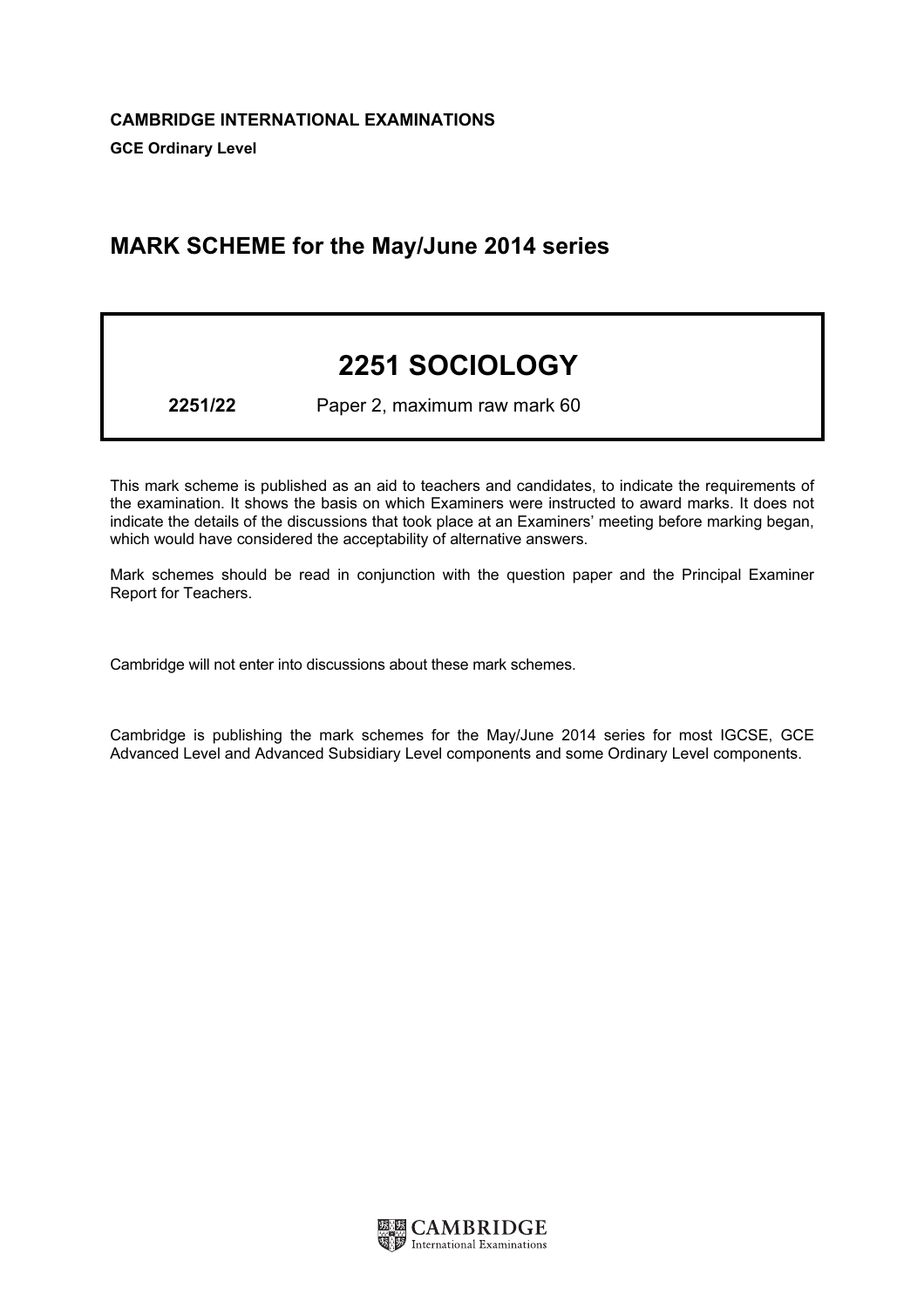| Page $\sim$ | <b>Mark Scheme</b>          | <b>Syllabus</b> | Paper |
|-------------|-----------------------------|-----------------|-------|
|             | GCE O LEVEL - May/June 2014 | 2251            | n.    |

#### Section A: The Family

#### 1 (a) What is meant by the term single-parent family? [2]

Relevant points might include:

• A man or woman with one or more dependent children.

A clear definition along these lines (2 marks) e.g. the children live with one of their parents.

An incomplete definition showing some understanding (1 mark) e.g. one parent looks after the children.

#### (b) Describe two reasons for the growth in single-parent families. [4]

Relevant points might include:

- The rise in divorce rates and its increasing acceptability
- Economic and social independence of women
- Lack of desire to marry or live with a partner
- The secularisation of society
- Loss of stigma
- Availability of benefits and housing
- Other reasonable response.

1 mark for identification and 1 mark for description/development  $(2 \times 2)$ .

#### (c) Explain the possible consequences for society of a growth in single-parent families. [6]

- Rise in juvenile crime
- Educational failure of children
- Decline of nuclear family
- Lack of role models, especially for boys
- Inadequate socialisation
- Burden on the welfare state
- Strain on housing
- Other reasonable response.
- 1–3 A few basic observations, possibly relying on assumption, and with some over generalisation, giving common sense answers with little sociological knowledge. Candidates may not understand the meaning of the term consequences and may instead discuss growth in single-parent families.
- 4–6 A clear and accurate explanation with specific points which demonstrate a clear understanding of the question. At the lower end of the band, there may be sociological ideas without sociological language. At the top end of the band, expect more than one consequence to be discussed in a reasonable level of detail, with the correct use of sociological language.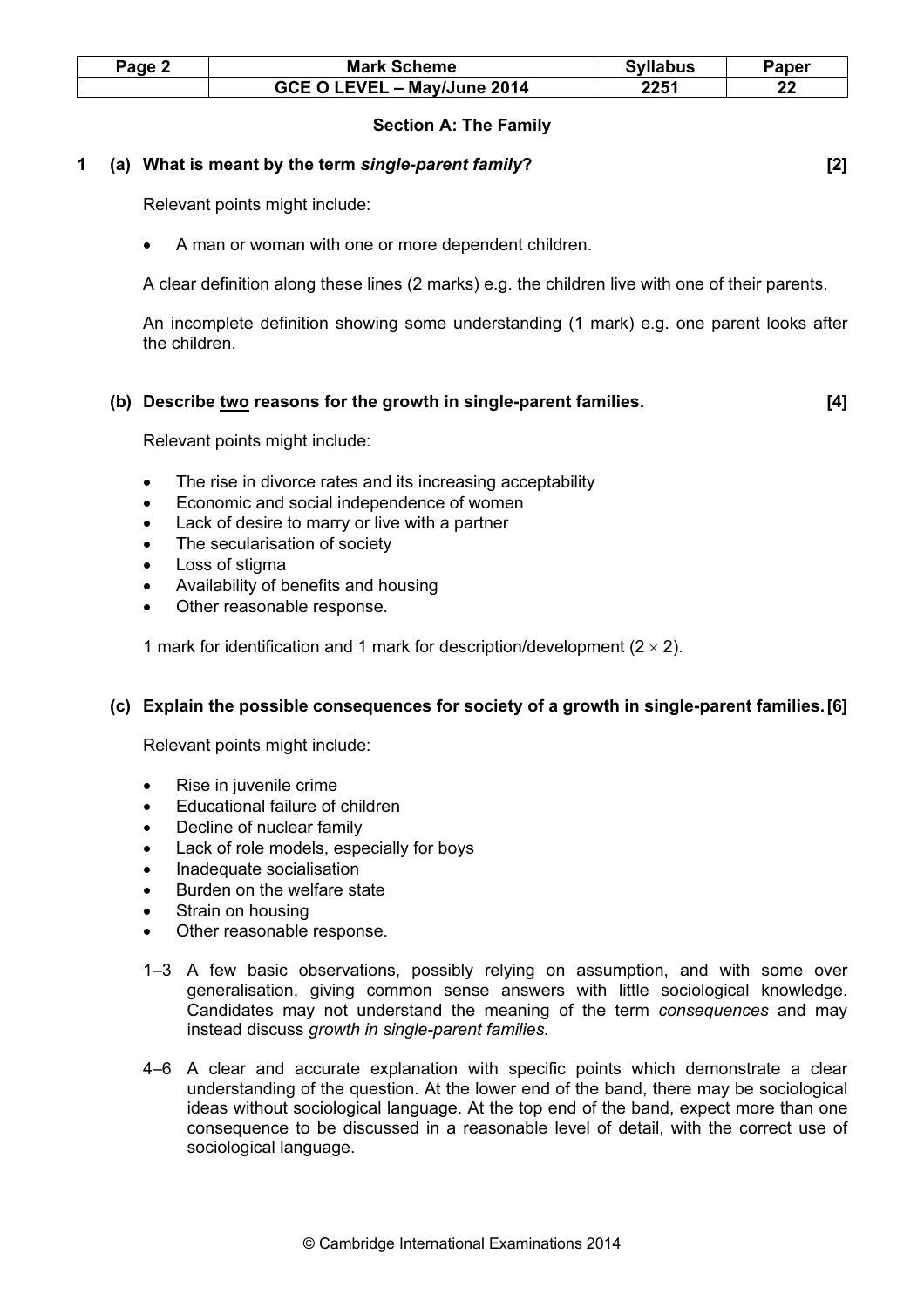| Page | <b>Mark Scheme</b>          | <b>Syllabus</b> | Paper     |
|------|-----------------------------|-----------------|-----------|
|      | GCE O LEVEL - May/June 2014 | 2251            | n n<br>LL |

# (d) How far is the growth in single-parent families a sign of the decline of the nuclear family? [8]

For:

- Decline in the number of first marriages
- Increase in single parent families
- Rise in divorce rates
- Loss of functions of family, due to economic and educational functions of the state
- **Secularisation**
- Loss of stigma
- Other reasonable response.

Against:

- Individuals prioritising their career over marriage and children
- Economic independence of women
- Increase in other family types such as reconstituted families, or step-families
- Changes in legislation giving rights to women
- Same-sex partnerships
- Change in the nature of the traditional family, e.g. co-habitation and a decline in marriage
- Loss of the functions of a family
- Nuclear family is still in existence and valued
- Other reasonable response.
- 1–3 Candidates may concentrate on one part of the question e.g. growth in single-parent families or decline in nuclear families and/or will give common sense answers with little sociological knowledge.
- 4–6 Answers in this band are likely to include sociological ideas without necessarily using sociological language, at the lower end of the band. There will be an understanding of some aspects of the relationship between the decline of the nuclear family and singleparent families. At the top of the band, there will be sociological language. However, answers may be narrow in breadth or will be one-sided, and will contain little reference to alternative factors.
- 7–8 Answers will be well focused on the question and will develop clear points with relevant examples. Sociological language and concepts are to be expected. There should be a consideration of both sides of the argument. To receive full marks, candidates should make a judgement of the extent to which the growth in single-parent families is a sign of the decline of the nuclear family with an awareness of other factors such as the economic independence of women.

# 2 (a) What is meant by the term cultural diversity? [2]

Relevant points might include:

• The differing lifestyles, norms and family structures in social groups and sub-cultures.

A clear definition along these lines (2 marks) e.g. different lifestyles and norms/family structures in social groups and sub-cultures.

An incomplete definition showing some understanding (1 mark) e.g. there are differences between different social groups.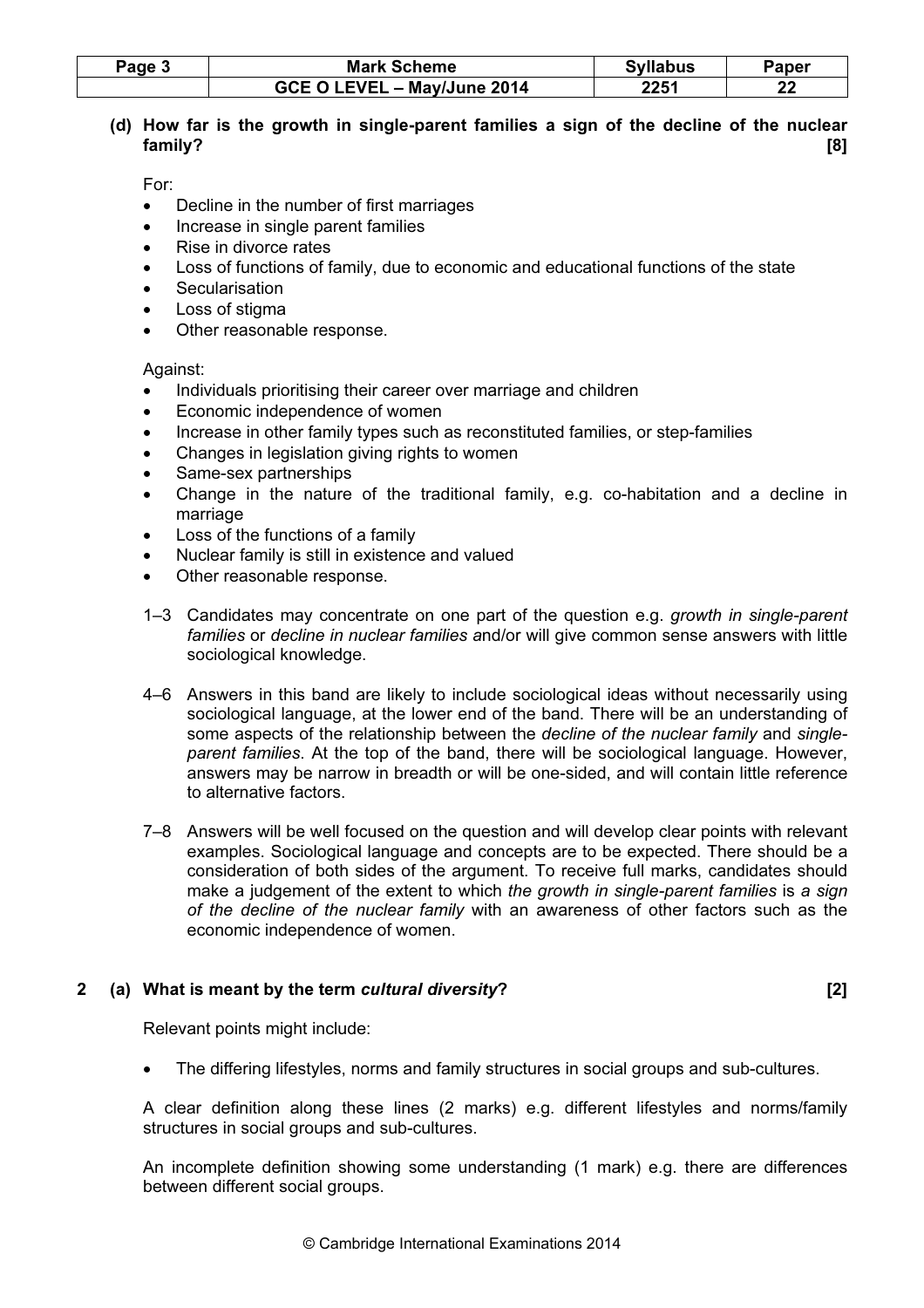| Page 4 | <b>Mark Scheme</b>          | <b>Syllabus</b> | Paper    |
|--------|-----------------------------|-----------------|----------|
|        | GCE O LEVEL - May/June 2014 | 2251            | n,<br>LL |

# (b) Describe two ways in which, during the course of a person's life, the structure of their family may change. [4]

Relevant points might include:

- **Marriage**
- Moving away from home (student residence/old people's homes)
- Divorce and separation
- Reconstituted family
- Death of a partner
- **Remarriage**
- Having children
- Beanpole families
- Other reasonable response.

1 mark for identification and 1 mark for description/development  $(2 \times 2)$ .

# (c) Explain how family structures may vary depending on cultural and social class background. [6]

- Family structure based on tradition and culture
- Religious influences
- Agriculturally based units
- Differences in income and wealth
- Social class diversity, i.e. size of family
- Reference to housing and regional diversity (e.g. high number of couples and single people living in the cities)
- Other reasonable response.
- 1–3 A few basic observations, possibly relying on assumption, and with some overgeneralisation, giving common sense answers with little sociological knowledge. Candidates may limit answer to cultural differences without references to the family.
- 4–6 A clear and accurate explanation with specific points showing a clear understanding of the question. At the lower end of the band, there may be sociological ideas without sociological language. At the top end, expect more than one *difference in family* structure to be discussed in a reasonable level of detail, with the correct use of sociological language. Culture and social class do not both have to be addressed explicitly to achieve marks within this band.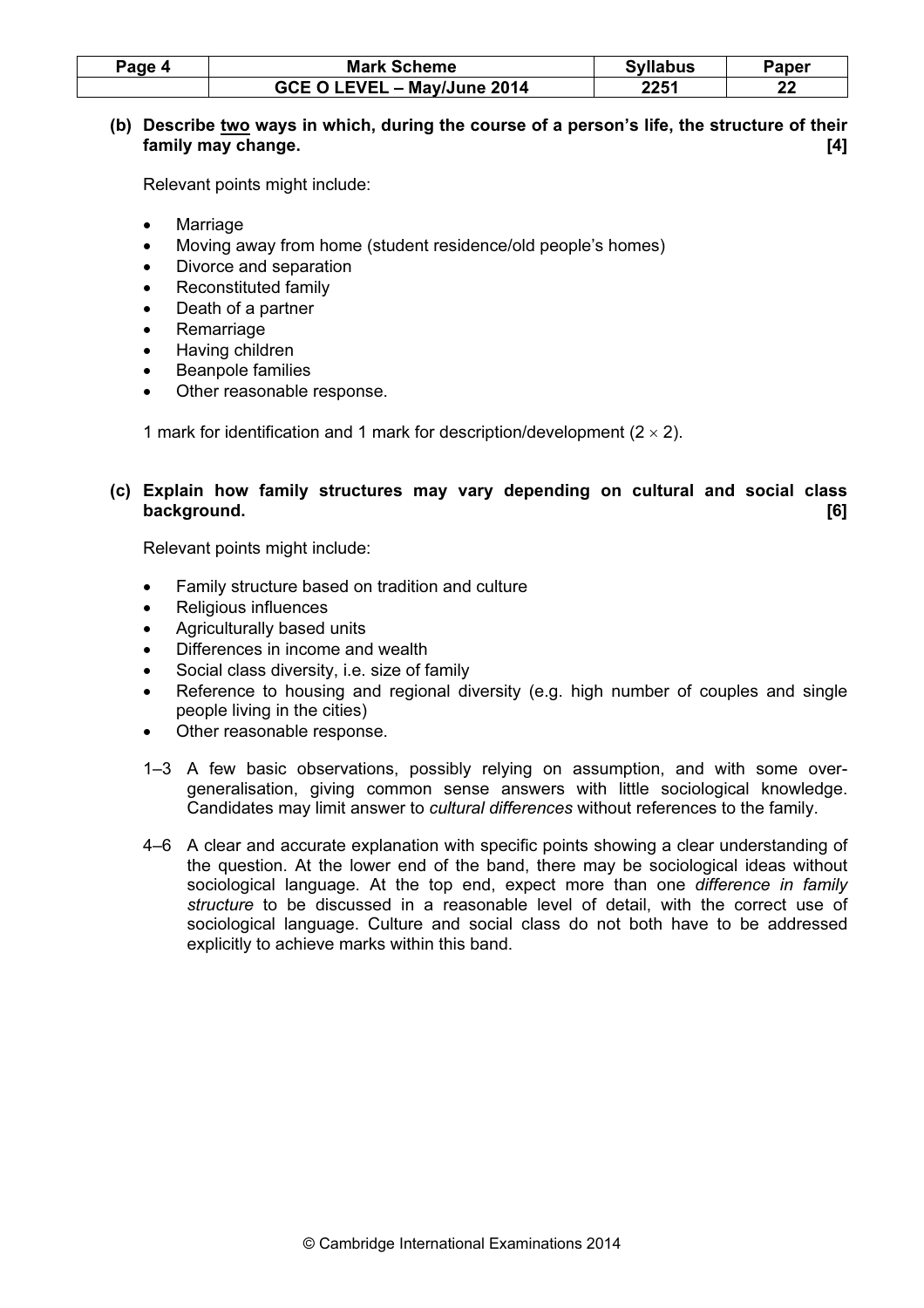| Page 5 | <b>Mark Scheme</b>          | <b>Syllabus</b> | Paper    |
|--------|-----------------------------|-----------------|----------|
|        | GCE O LEVEL - May/June 2014 | 2251            | n.<br>LL |

# (d) To what extent does cultural and regional diversity influence the structure of the family in modern industrial societies? **Example 2018** 181

For:

- Difference between rural and urban areas
- Extended and nuclear families
- Differences between classes (linked to culture)
- Diversity of secular and religious differences
- Faith differences
- Cultural differences, e.g. Asian families and families of West Indian origin
- Other reasonable response.

- Changing societal values
- Media influence
- Religion/secularisation
- Economic differences
- **Education**
- Welfare system
- Age/life stage
- Changes in legislation
- Other reasonable response.
- 1–3 A few general points based on common sense rather than sociological insight. Candidates may concentrate on one part of the question, e.g. cultural or regional differences and omit the idea of structure and/or give common sense answers with little sociological knowledge.
- 4–6 Answers in this band are likely to contain sociological ideas without necessarily using sociological language, at the lower end of the band. There will be an understanding of some aspects of the relationship between the regional and cultural differences and the structure of the family. At the top end of the band, there will be sociological language. However, answers may be narrow or one-sided with little reference to alternative factors.
- 7–8 Answers will be well focused on the question and will develop clear points with relevant examples. Sociological language and concepts are to be expected. There should be consideration of both sides of the argument. To receive full marks, candidates should make a judgement of the extent to which the cultural and regional differences are the main influence on the structure of the family, with an awareness of other factors such as the level of affluence and the benefit system.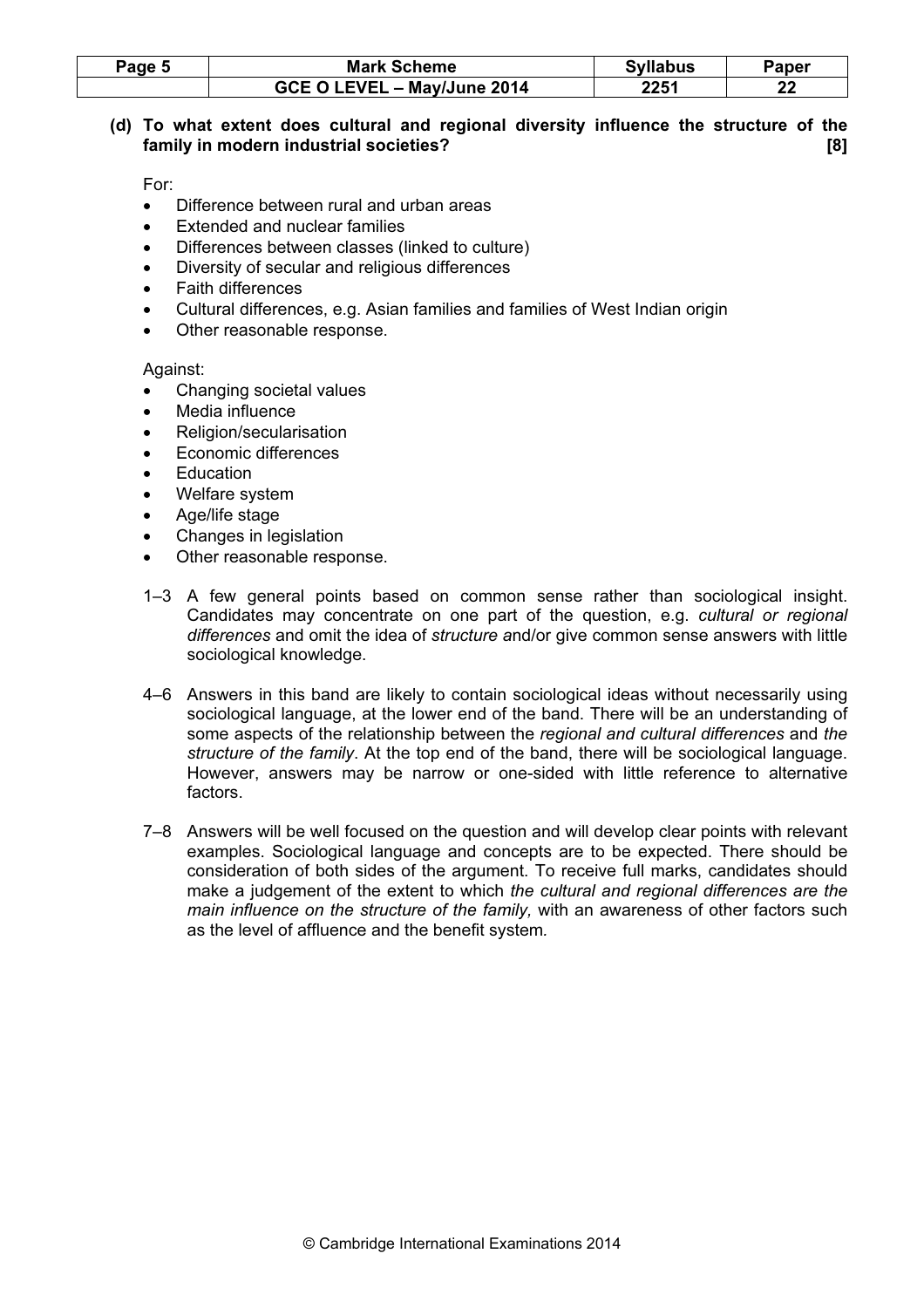| Page 6 | <b>Mark Scheme</b>          | <b>Syllabus</b> | Paper |
|--------|-----------------------------|-----------------|-------|
|        | GCE O LEVEL - May/June 2014 | 2251            | n n   |

# Section B: Education

3 Despite continuing gender inequalities girls are now outperforming boys in many subjects at school.

#### (a) What is meant by the term gender inequalities? [2]

Relevant points might include:

The different treatment of males and females.

A clear definition along these lines (2 marks) e.g. there are differences in the treatment of males and females.

An incomplete definition showing some understanding (1 mark) e.g. genders are not treated the same.

#### (b) Describe two reasons why girls are outperforming boys in many subjects at school. [4]

Relevant points might include:

- More coursework
- Growing independence
- Job opportunities for women
- More positive female role models
- Influence of the media
- Changing laws
- School policies and curriculum
- Parental pressure/encouragement
- Feminism/decline of patriarchy
- Other reasonable response.

1 mark for identification and 1 mark for description/development  $(2 \times 2)$ .

#### (c) Explain how girls may be treated differently to boys within the education system. [6]

- Different uniforms for boys and girls
- Different subjects studied
- Different expectations in certain subjects, e.g. higher expectations in English than Science or Maths
- Different treatment by teachers
- Different expectations of behaviour and academic performance
- Teacher stereotyping/labelling
- Different sports played/offered
- Expected to perform different tasks, e.g. serve tea whereas boys may be asked to help move chairs
- Other reasonable response.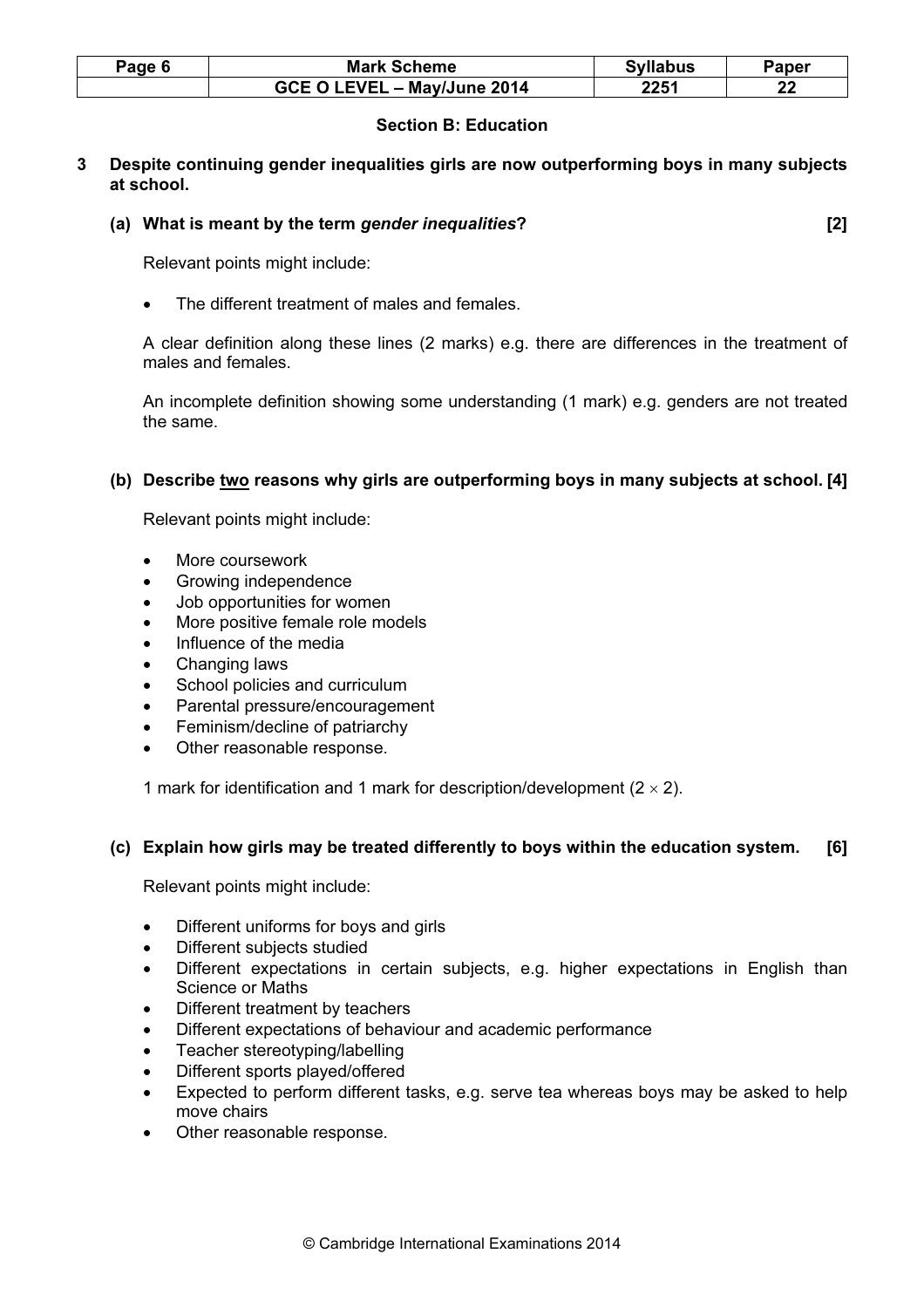| Page i | <b>Mark Scheme</b>          | <b>Syllabus</b> | Paper |
|--------|-----------------------------|-----------------|-------|
|        | GCE O LEVEL - May/June 2014 | 2251            | n,    |

1–3 A few basic observations, possibly relying on assumption, and with some overgeneralisation, giving common sense answers with little sociological knowledge. Candidates may limit answer to one aspect, e.g. treatment by teachers.

4–6 A clear and accurate explanation with specific points, showing a clear understanding of the question. At the lower end of the band, there may be sociological ideas without sociological language. At the top end, expect more than one difference in the treatment of girls in the educational system to be discussed in a reasonable level of detail, with the correct use of sociological language.

# (d) How far can teachers and schools affect a pupil's educational performance? [8]

For:

- Stereotyping
- **Labelling**
- Self-fulfilling prophecy
- Sexism
- Racism by teachers and within the curriculum
- Availability of school resources
- Quality of school and teachers
- Compensatory education
- Type of school, i.e. private school
- Streaming and setting
- Other reasonable response.

- National curriculum
- Influence of home background
- Social class
- Gender
- **Ethnicity**
- Parental involvement
- Material and cultural deprivation
- Having a private tutor
- Other reasonable response.
- 1–3 A few general points based on common sense rather than sociological insight. Candidates may concentrate on one part of the question, e.g. teachers or school and omit the idea of performance and/or give common sense answers with little sociological knowledge.
- 4–6 Answers in this band are likely to contain sociological ideas without necessarily using sociological language at the lower end. There will be an understanding of some aspects of how teachers and schools can affect a pupil's educational performance. At the top end of the band, there will be sociological language. However, answers may be narrow in breadth or will be one-sided with little reference to alternative factors.
- 7–8 Answers will be well focused on the question and will develop clear points with relevant examples. Sociological language and concepts are to be expected. There should be some consideration of both sides of the argument. To receive full marks, candidates should make a judgement of the extent to which teachers and schools can affect a pupil's performance, with an awareness of other factors such as home background.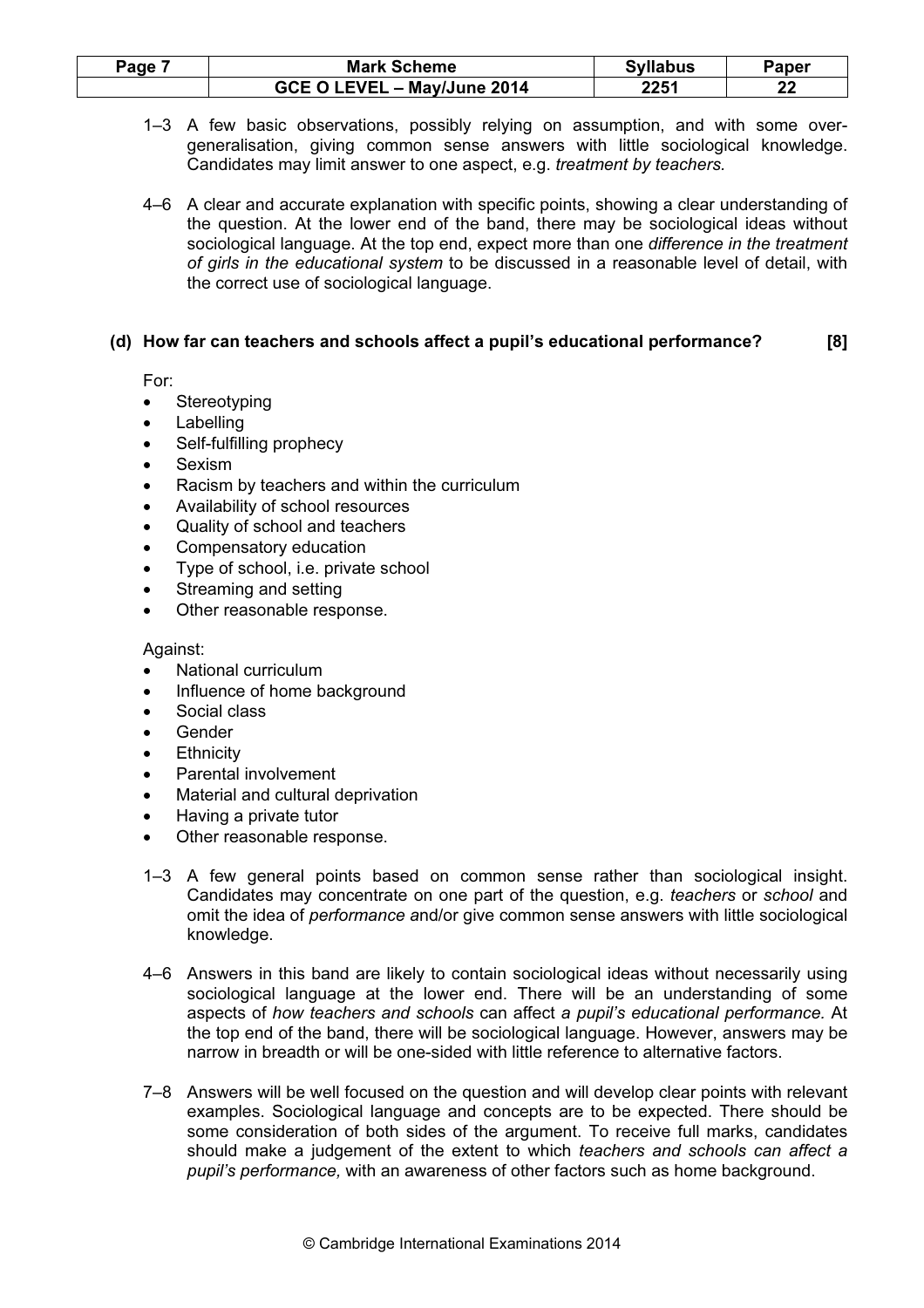| Page 8 | <b>Mark Scheme</b>          | <b>Syllabus</b> | Paper |
|--------|-----------------------------|-----------------|-------|
|        | GCE O LEVEL - May/June 2014 | 2251            | n n   |

#### 4 The achievement of ethnic minorities in education may be influenced by both in-school factors and out-of-school factors.

# (a) What is meant by the term ethnic minorities? [2]

Relevant points might include:

• A group of people who share a culture that is different from that of the majority of society.

A clear definition along these lines (2 marks) e.g. a group with different national or cultural traditions from the majority of the population.

An incomplete definition showing some understanding (1 mark) e.g. they are groups of immigrants.

# (b) Describe two ways in which school factors can influence the educational performance of ethnic minorities. [4]

Relevant points might include:

- Ethnocentric curriculum
- Racism/prejudice/discrimination
- Ethnicity of the teacher/role models
- Labelling of ethnic minorities by teachers and pupils
- Culture clash
- Language problems
- Level of teacher expectations
- Setting and streaming
- Other reasonable response.

1 mark for identification and 1 mark for description/development  $(2 \times 2)$ .

# (c) Explain how home background may affect the educational performance of ethnic minorities. [6]

- Peer group pressure/gangs
- Different levels of encouragement from parents
- Different cultural values to those of schools.
- Language at home is different to the language of school
- English as a second language
- Different religious beliefs
- **Poverty**
- Material and cultural deprivation
- Poor housing conditions and overcrowding
- Community values
- Other reasonable response.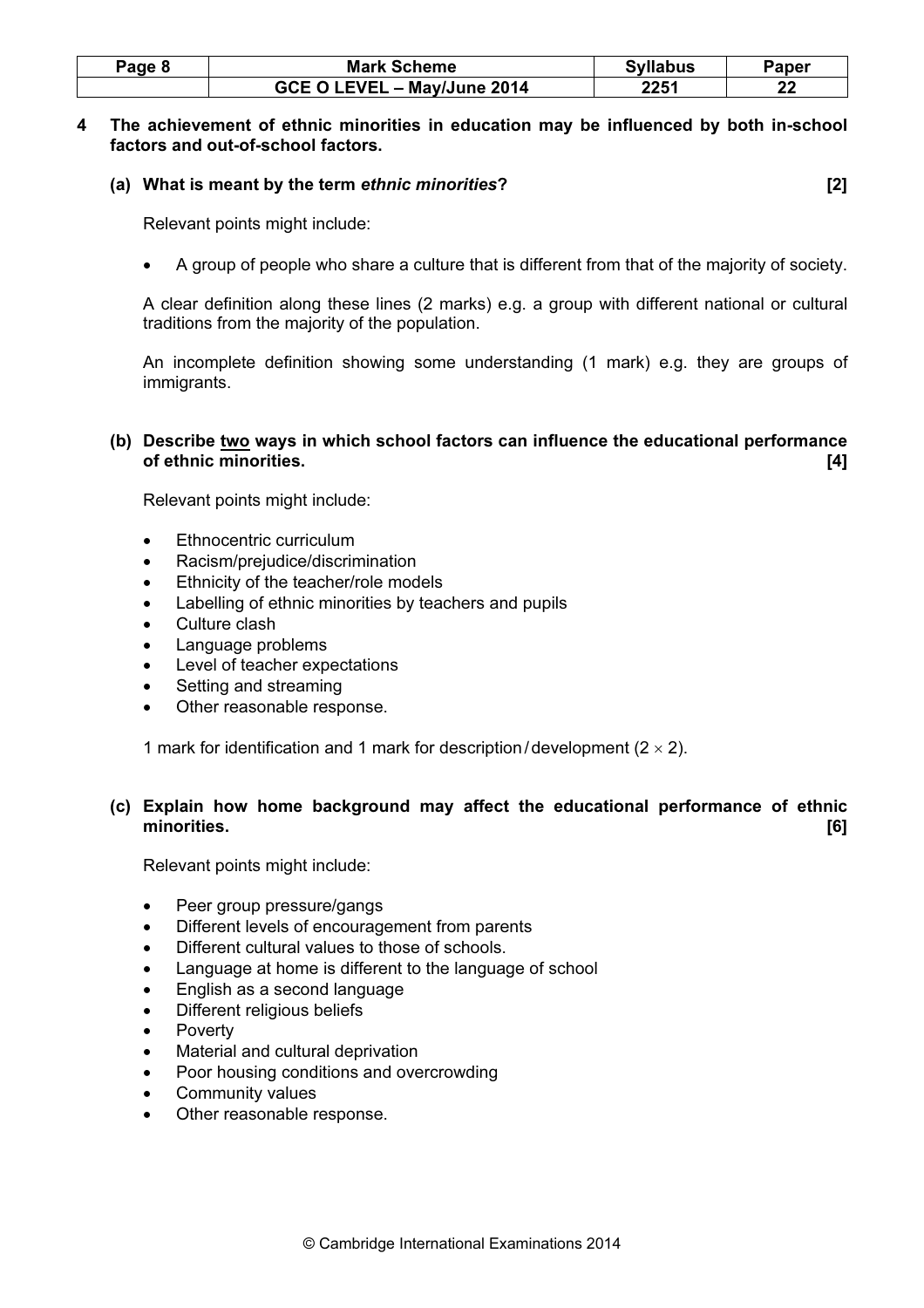| Page 9 | <b>Mark Scheme</b>          | <b>Syllabus</b> | Paper |
|--------|-----------------------------|-----------------|-------|
|        | GCE O LEVEL - May/June 2014 | 2251            | n.    |

- 1–3 A few basic observations, possibly relying on assumption, and with some overgeneralisation, giving common-sense answers with little sociological knowledge. Candidates may limit their answer to one aspect, e.g. educational performance of ethnic minorities.
- 4–6 A clear and accurate explanation with specific points showing a clear understanding of the question. At the lower end of the band, there may be sociological ideas without sociological language. At the top end, expect more than one home background factor which may affect the educational performance of ethnic minorities to be discussed in a reasonable level of detail, with the correct use of sociological language. An answer that does not look explicitly at ethnic minorities but instead provides more generic explanations that are implicitly linked, i.e. via a lower class position, should score a maximum of 4 marks.

# (d) How far can educational policies help to improve the educational achievement of ethnic minorities? [8]

For:

- Compensatory education
- Educational priority areas
- Positive discrimination
- Anti-racism policies
- Inclusion initiatives
- Curriculum changes
- Other reasonable response.

- Home factors
- Some ethnic groups are high achievers, e. g. Asian and Chinese
- Parental attitudes and expectations
- Social class and gender
- Shortage of teachers from ethnic minority backgrounds
- Ethnocentric curriculum
- Teacher expectation, e.g. self-fulfilling prophecy
- Policies may be in place but may make no difference
- Other reasonable response.
- 1–3 A few general points based on common sense rather than sociological insight. Candidates may concentrate on one part of the question, e.g. educational achievement and omit the idea of policy and/or give common sense answers with little sociological knowledge.
- 4–6 Answers in this band are likely to contain sociological ideas without necessarily using sociological language, at the lower end of the band. There will be an understanding of how educational policies can help improve the educational performance of ethnic minorities. At the top of the band there will be sociological language. However, answers may be narrow in breadth or will be one-sided with little reference to alternative factors.
- 7–8 Answers will be well focused on the question and will develop clear points with relevant examples. Sociological language and concepts are to be expected. There should be a consideration of both sides of the argument. To receive full marks, candidates should make a judgement of the extent to which educational policies can help improve the educational achievement of ethnic minorities, with an awareness of other factors such as teacher expectation.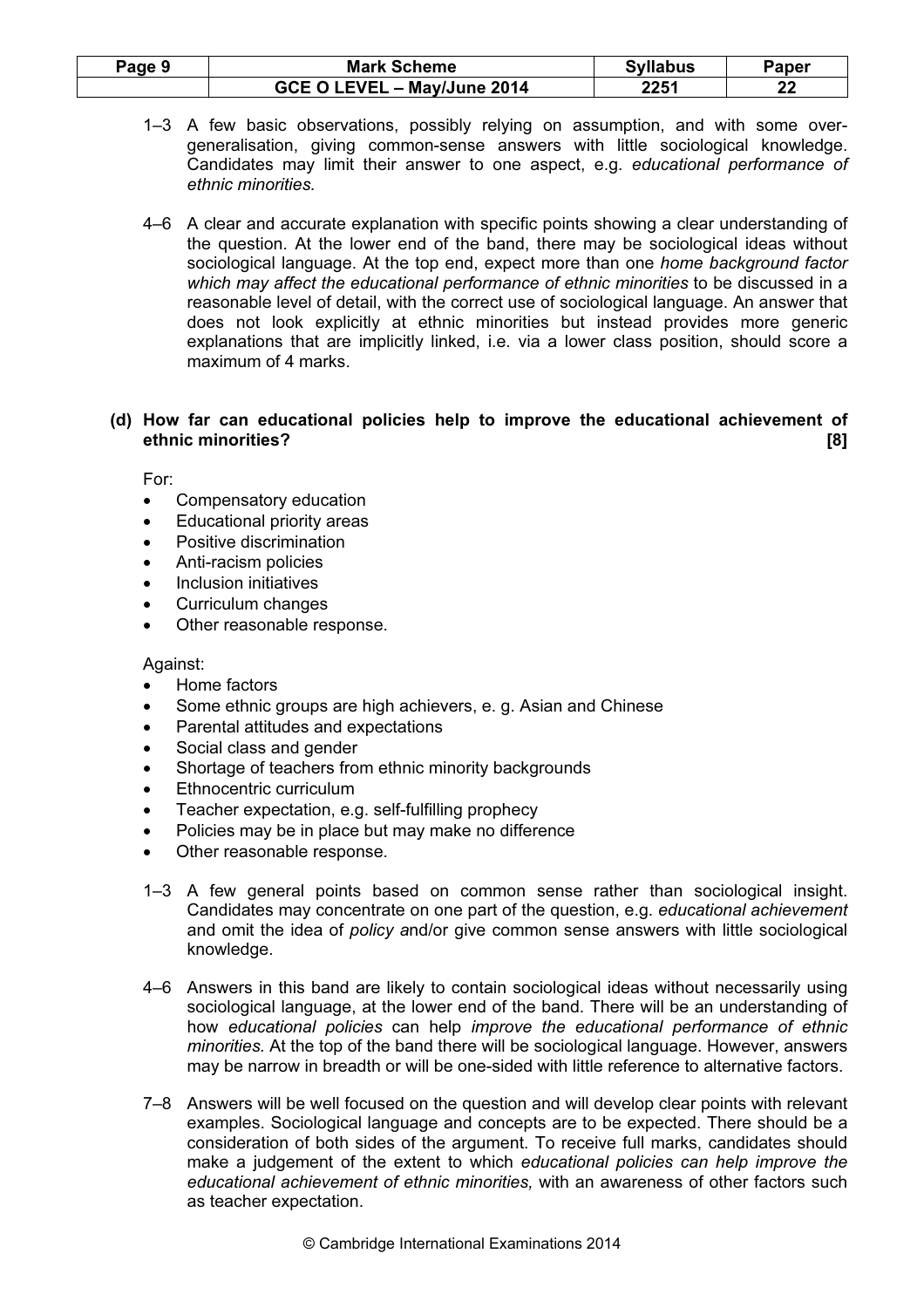| Page 10 | <b>Mark Scheme</b>          | <b>Syllabus</b> | Paper |
|---------|-----------------------------|-----------------|-------|
|         | GCE O LEVEL - May/June 2014 | 2251            | n n   |

## Section C: Crime, Deviance and Social Control

5 In modern industrial societies conformity is maintained through agencies of social control, such as the media, and computer technology. For example, surveillance may be used as a means of social control.

#### (a) What is meant by the term surveillance? [2]

Relevant points might include:

Systems of monitoring behaviour and information.

A clear definition along these lines (2 marks) e.g. the monitoring of behaviour and information, often by CCTV cameras.

An incomplete definition showing some understanding (1 mark) e.g. cameras looking at what people are doing.

# (b) Describe two means of social control in modern industrial societies, apart from surveillance. [4] **Surveillance** and the surveillance of the surveillance of the surveillance of the surveillance of the surveillance of the surveillance of the surveillance of the surveillance of the surveillance of the s

Relevant points might include:

- Government legislation
- Police action
- Peer group pressure
- Neighbourhood pressure
- Pressure in workplace
- Legal action through courts
- Media action/comments
- Informal social control in family
- Religious organisations
- Educational organisations
- **Prisons**
- Formal social control
- Informal social control
- Negative sanctions
- Positive rewards
- Other reasonable response.

1 mark for identification and 1 mark for description/development  $(2 \times 2)$ .

#### (c) Explain how social control is maintained in traditional societies. [6]

Through mechanisms such as:

- Rituals/rites of passage
- Family controls
- **Ostracism**
- **Religion**
- Ridicule
- Public shaming
- Via 'elders' in the society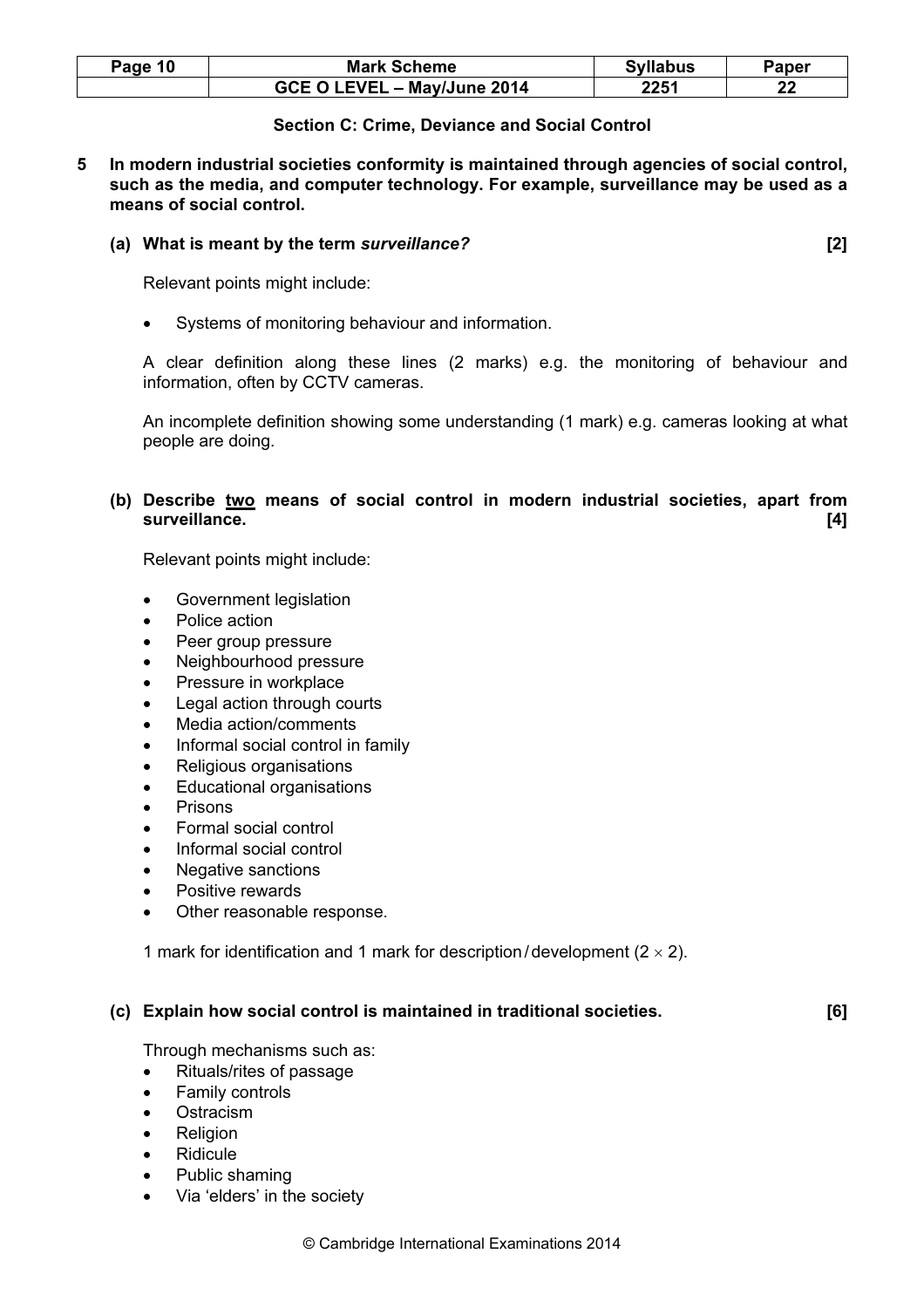| Page 11 | <b>Mark Scheme</b>          | <b>Syllabus</b> | Paper |
|---------|-----------------------------|-----------------|-------|
|         | GCE O LEVEL - May/June 2014 | 2251            | n.    |

- Publicly voiced complaints
- Other reasonable response.
- 1–3 A few basic observations, possibly relying on assumption, and with some overgeneralisation, giving common-sense answers with little sociological knowledge. Candidates may limit their answer to one aspect of the question, e.g. social control and omit traditional societies.
- 4–6 A clear and accurate explanation with specific points showing a clear understanding of the question. At the lower end of the band, there may be sociological ideas without sociological language. At the top end, expect more than one mechanism by which social control is maintained in traditional societies to be discussed in a reasonable level of detail, with the correct use of sociological language.

# (d) To what extent might the reporting of crime by the media lead to an increase in recorded crime? [8]

For:

- Creates folk devils
- Creates moral panics
- Deviancy amplification
- Repeated coverage of an issue/group may lead to copying and police targeting
- Distortion/exaggeration
- **Stereotyping**
- Puts pressure on the police to 'do something' about crimes
- Raises public awareness of particular crimes
- Other reasonable response.

- Media can help prevent and detect crime
- Media is source of information
- Other reasons for increases in recorded crime, i.e. government pressure/police targeting, etc.
- High proportion of crime does not come to the attention of the media
- Other reasonable response.
- 1–3 A few general points based on common-sense rather than sociological insight. Candidates may concentrate on one part of the question, e.g. crime or media and omit the idea of create and/or give common sense answers with little sociological knowledge.
- 4–6 Answers in this band are likely to contain sociological ideas without necessarily using sociological language, at the lower end of the band. There will be an understanding of some aspects of the relationship between the media and crime. At the top of the band, there will be sociological language. However, answers may be narrow in breadth or will be one-sided, with little reference to alternative factors.
- 7–8 Answers will be well focused on the question and will develop clear points with relevant examples. Sociological language and concepts are to be expected. There should be a consideration of both sides of the argument. To receive full marks, candidates should make a judgement of the extent to which the media can create more crime with an awareness of other factors, such as how the media can help prevent and detect crime.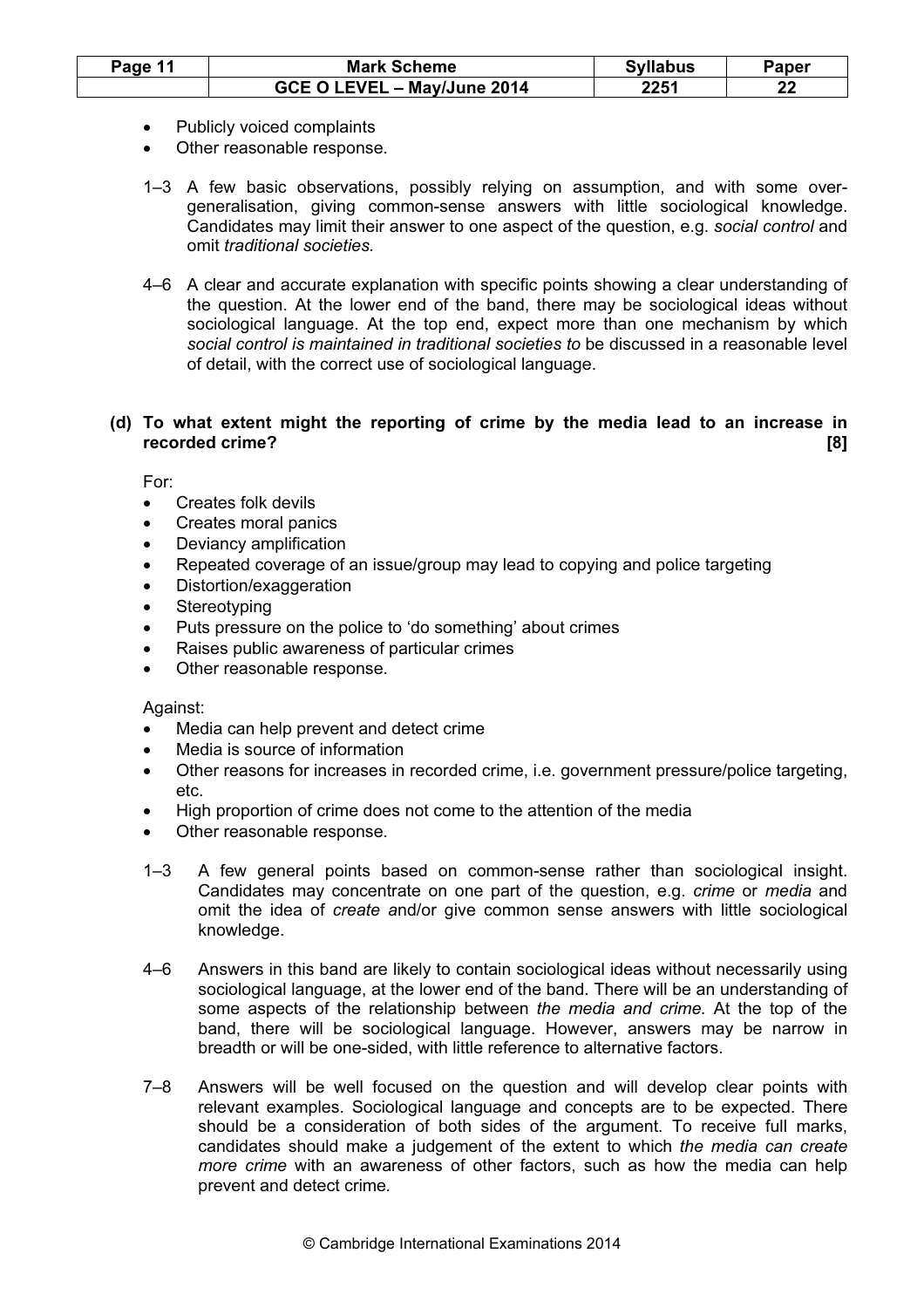| Page 12 | <b>Mark Scheme</b>          | <b>Syllabus</b> | Paper |
|---------|-----------------------------|-----------------|-------|
|         | GCE O LEVEL - May/June 2014 | 2251            | ne.   |

#### 6 White-collar crimes are under-represented in official crime statistics, it has been claimed.

#### (a) What is meant by the term white-collar crime? [2]

Relevant points might include:

• Crimes committed by middle class people in the course of their occupations.

A clear definition along these lines (2 marks) e.g. crime committed by middle-class people, e.g. fraud.

An incomplete definition showing some understanding (1 mark) e.g. crime committed by the middle-class OR an example, such as fraud.

# (b) Describe two types of crime that may be under-represented in the official crime statistics, apart from white-collar crime. **Example 20** and the statistics of  $[4]$

Relevant points might include:

- Domestic violence
- Sexual abuse
- Petty crimes
- Vandalism/graffiti
- Child abuse
- Benefit fraud
- Breach of health and safety laws
- Cyber crime
- Corporate crime
- Victimless crime
- Drug use
- Other reasonable response.

1 mark for identification and 1 mark for description/development  $(2 \times 2)$ .

#### (c) Explain why white-collar crimes may be hard to detect.  $[6]$

- Absence of a victim in many cases
- Complicated nature of white-collar crime may deter investigation and prosecution
- Criminal may have power to protect themselves
- Embarrassment for the company who may prefer to deal with the matter internally
- Police tendency to associate crime with the lower classes, therefore middle class offenders are 'ignored'
- Hidden nature of middle class crime
- Other reasonable response.
- 1–3 A few basic observations, possibly relying on assumption, and with some overgeneralisation, giving common sense answers with little sociological knowledge. Candidates may limit their answer to one aspect of the question, e.g. white-collar crimes or detection. If all the points are about how white collar crimes are dealt with, rather than 'detection', then place in this band.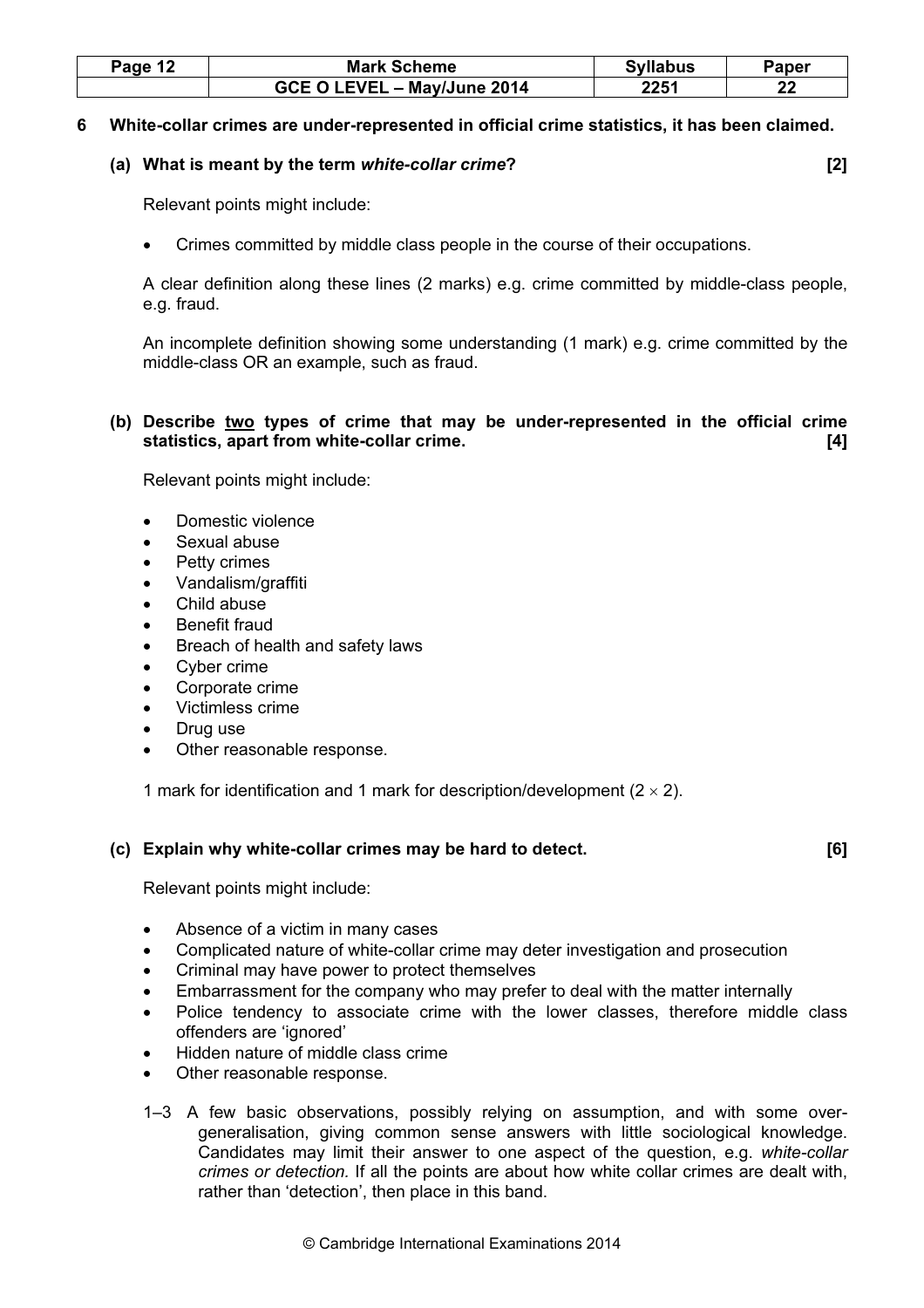| <sup>o</sup> age 13 | <b>Mark Scheme</b>          | <b>Syllabus</b> | $\mathop{}_{\mathbf Q}$ aper |
|---------------------|-----------------------------|-----------------|------------------------------|
|                     | GCE O LEVEL - May/June 2014 | 2251            | n,<br>LL                     |

4–6 A clear and accurate explanation with specific points showing a clear understanding of the question. At the lower end of the band there may be sociological ideas without sociological language. At the top end expect more than one explanation of why whitecollar crimes may be hard to detect to be discussed in a reasonable level of detail with sociological language.

# (d) How far are the official statistics a reliable indicator of crime levels in society? [8]

For:

- Annual report, therefore up to date
- National and regional coverage provided
- Extensive statistics from police, courts and prison to look at patterns and trends
- Easily and cheaply accessible
- Good for comparisons
- Can provide representative and generalisable information about crime
- Other reasonable response.

- Difference between crimes committed and crimes reported/recorded
- Police discretion in the recording of crime
- Police stereotyping/labelling
- Changes in categories of crime
- Other ways of indicating crime, such as self-report and victim studies
- Dark figure of crime/tip of the iceberg
- Under-representation of certain crimes, such as abuse, white collar crime, sexual crimes, etc.
- Other reasonable response.
- 1–3 A few general points based on common sense rather than sociological insight. Candidates may concentrate on one part of the question, e.g. why official crime statistics indicate crime in society and/or give common sense answers with little sociological knowledge.
- 4–6 Answers in this band are likely to contain sociological ideas without necessarily using sociological language at the lower end. There will be an understanding of how official statistics indicate crime levels in society. At the top of the band, there will be sociological language. However, answers may be narrow in breadth or will be onesided, with little reference to alternative factors.
- 7–8 Answers will be well focused on the question and will develop clear points with relevant examples. Sociological language and concepts are to be expected. There should be a consideration of both sides of the argument. To receive full marks, candidates should make a judgement of the extent to which the official statistics are a reliable indicator of crime levels in society, with knowledge of the points of unreliability and other indications of the levels of crime in society.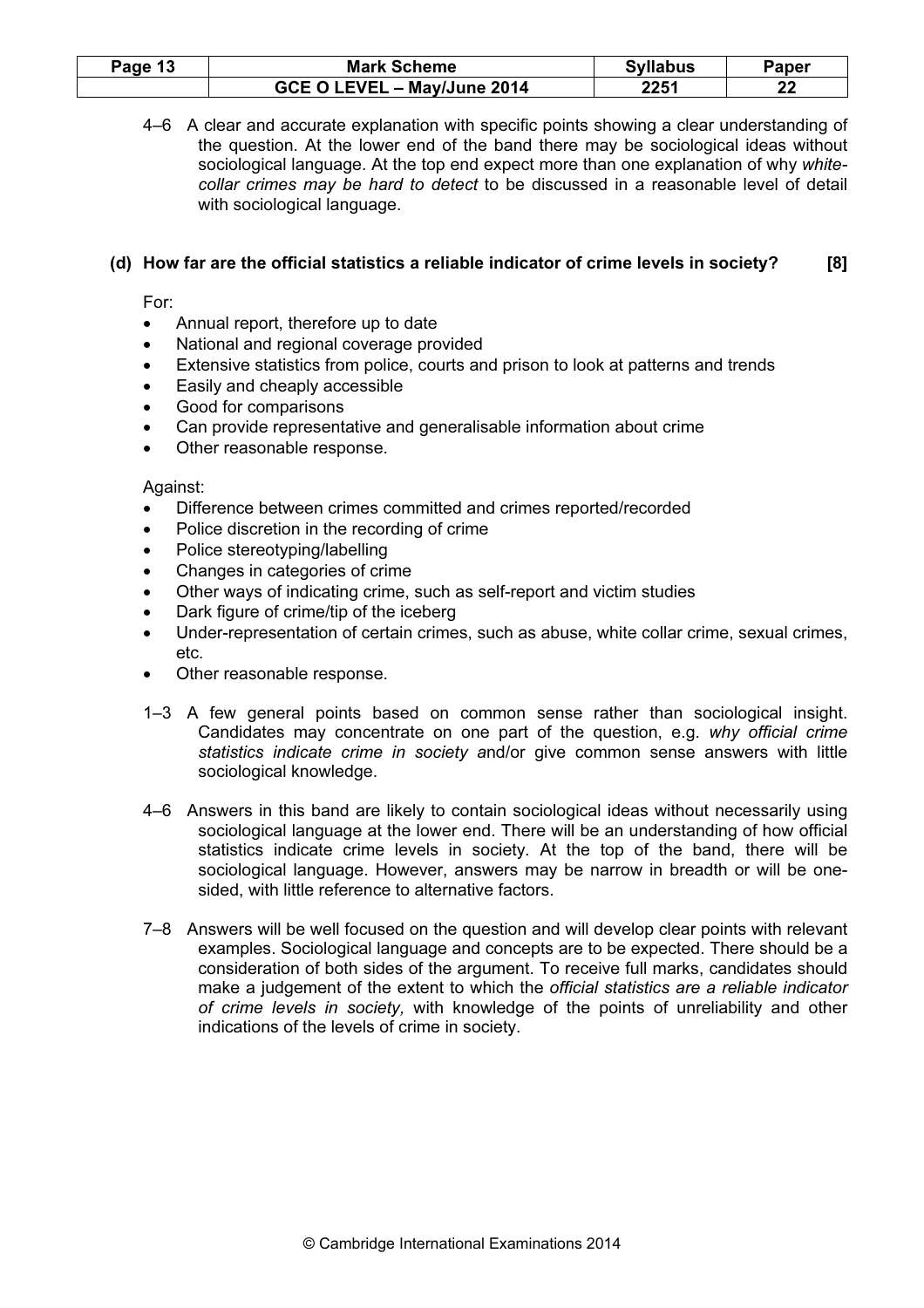| Page 14 | <b>Mark Scheme</b>          | <b>Syllabus</b> | Paper     |
|---------|-----------------------------|-----------------|-----------|
|         | GCE O LEVEL - May/June 2014 | 2251            | ົາາ<br>44 |

#### Section D: Media

# 7 The media play a major role in agenda setting in modern industrial societies.

#### (a) What is meant by the term agenda setting? [2]

Relevant points might include:

This refers to how the mass media decide what to report or bring to the public's attention.

A clear definition along these lines (2 marks) e.g. the media decide the subjects for news and discussion.

An incomplete definition showing some understanding (1 mark) e.g. newspapers decide what to print.

# (b) Describe two ways the media can influence political attitudes, apart from agenda setting. [4]

Relevant points might include:

- **Surveys**
- Opinion polls
- Giving more air time or column inches to one political party
- Using celebrities to promote political issues
- Spin doctors
- Party/politician image/impression management
- Biased reporting
- Other reasonable response.

1 mark for identification and 1 mark for description/development  $(2 \times 2)$ .

# (c) Explain some of the factors which influence journalists in their selection and presentation of the news. **Example 20** is the news of the news and the news of the news of the news of the news of the news of the news of the news of the news of the news of the news of the news of the news of the news of

- Owners and editors impose their own views on journalists
- The need to make a profit and attract audiences
- The personal and political views of the journalist
- Access to stories/countries
- Resources available
- Time/practical constraints
- Who the intended audience is
- Slack news day
- Newsworthiness
- Laws and censorship
- Other reasonable response.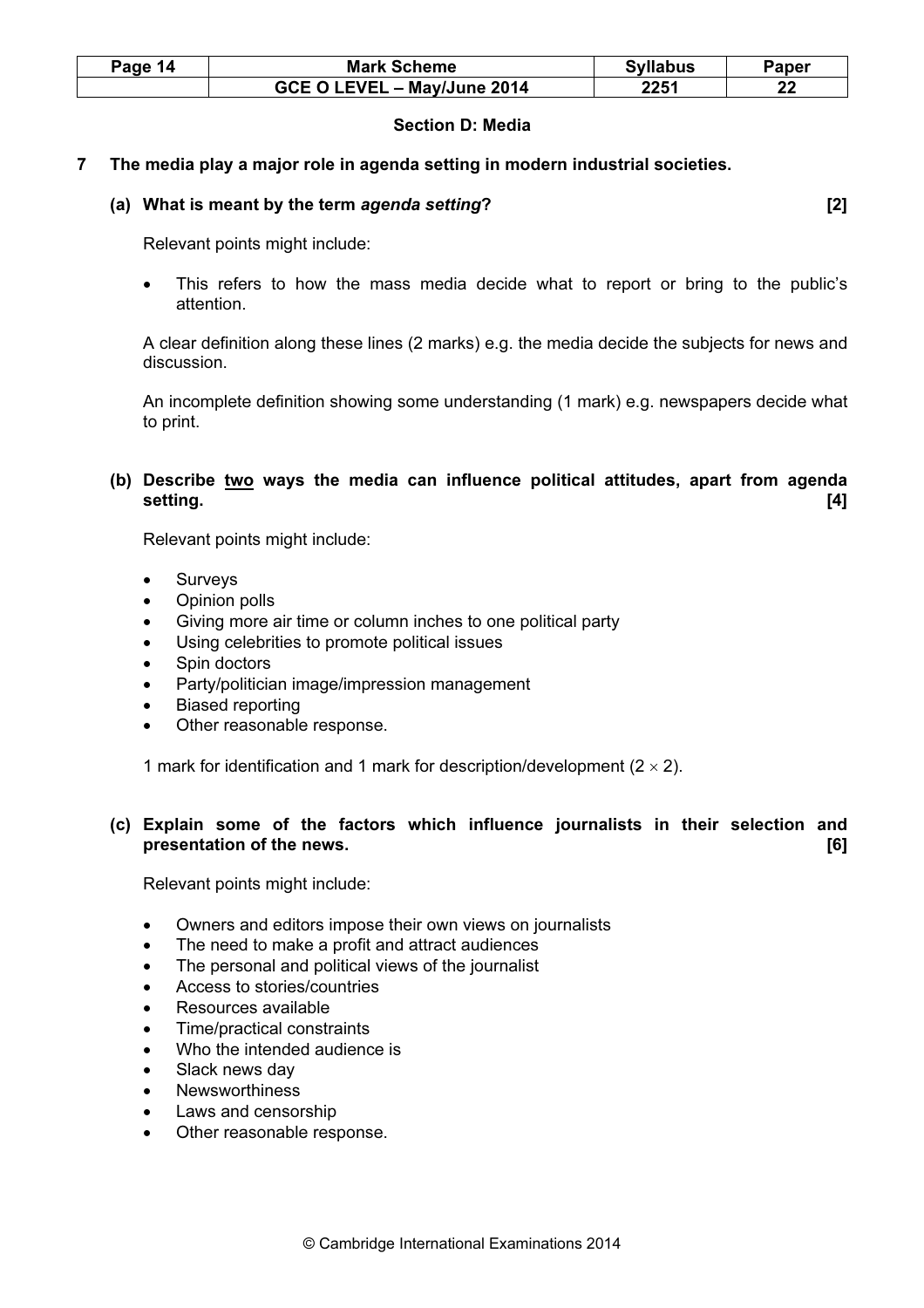| Page 15 | <b>Mark Scheme</b>          | <b>Syllabus</b> | Paper |
|---------|-----------------------------|-----------------|-------|
|         | GCE O LEVEL - May/June 2014 | 2251            | າງ    |

- 1–3 A few basic observations, possibly relying on assumption, and with some over generalisation, giving common sense answers with little sociological knowledge. Candidates may focus on one aspect of the question, e.g. news or journalists and omit factors.
- 4–6 A clear and accurate explanation with specific points showing a clear understanding of the question. At the lower end of the band, there may be sociological ideas without the use of sociological language. At the top end of the band, expect more than one explanation of which factors may influence journalists in their selection and presentation of the news to be discussed in a reasonable level of detail, with the correct use of sociological language.

#### (d) To what extent do the media influence people's behaviour? [8]

#### For:

- The hypodermic syringe model
- The cultural effects approach which sees the media as creating a climate or culture of thought (drip drip)
- Two-step flow model
- **Moral panics**
- Media and violence debate
- Imitation/copy-catting
- Role modelling
- Political attitudes and voting
- Fashion/dress codes/appearance
- Celebrity culture
- **Advertising**
- Propaganda
- **Stereotyping**
- Other reasonable response.

- Uses and gratification model
- Audience selection/active audience
- Confirming what people already believe
- Level of education
- Social class differences
- Age differences
- Gender differences
- Ethnic differences
- Other factors may be more influential, i.e. family/peers/religion
- Other reasonable response.
- 1–3 A few general points based on common sense rather than sociological insight. Candidates may identify a negative or positive influence of the media and will give common sense answers with little sociological knowledge.
- 4–6 Answers in this band are likely to contain sociological ideas without necessarily using sociological language, at the lower end of the band. There will be an understanding of the influence of the media on behaviour. At the top end of the band, there will be sociological language and knowledge of sociological perspectives. However, answers may be narrow in breadth or will be one-sided with little reference to alternative factors.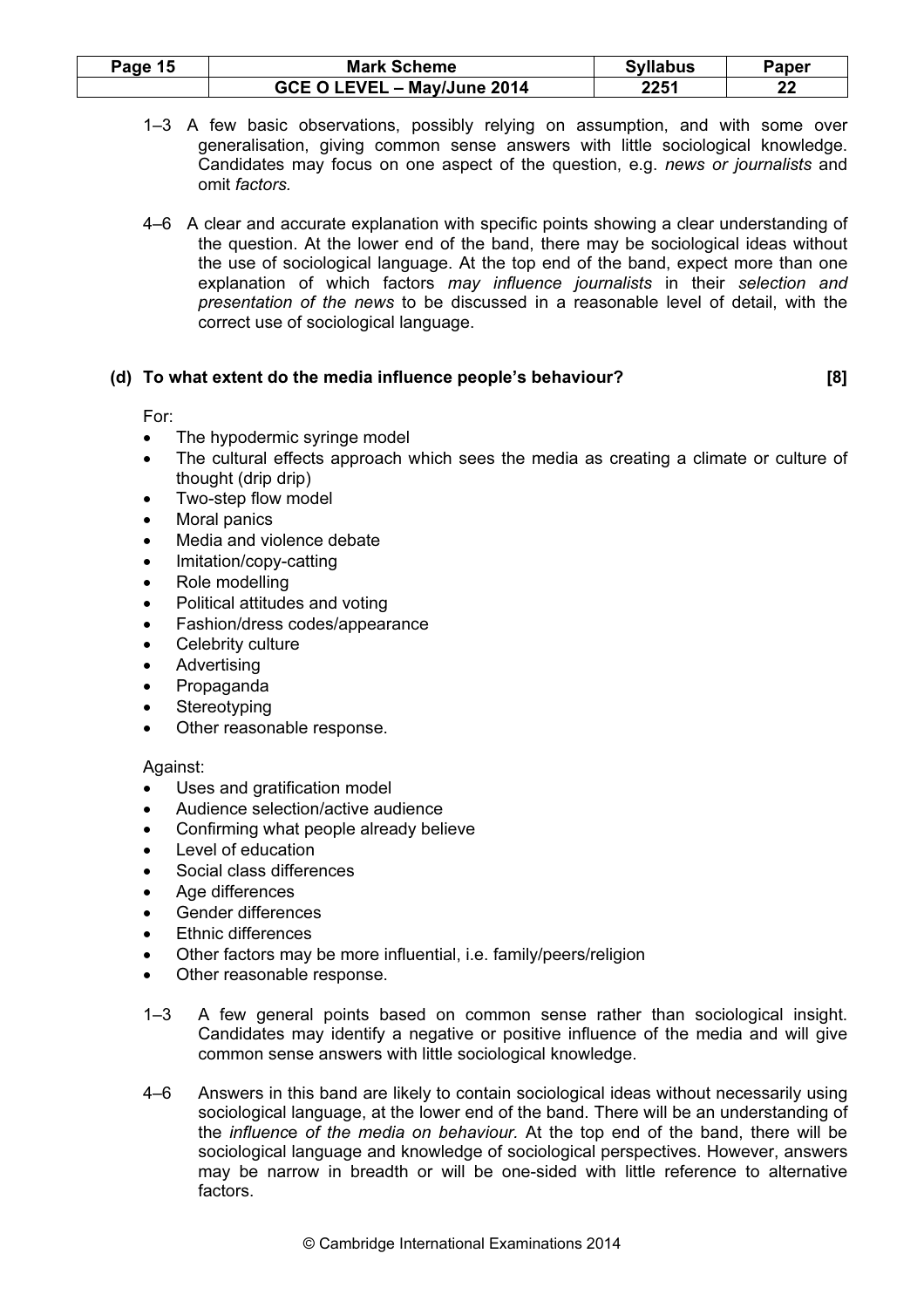| <sup>o</sup> age 16 | <b>Mark Scheme</b>          | <b>Syllabus</b> | Paper |
|---------------------|-----------------------------|-----------------|-------|
|                     | GCE O LEVEL - May/June 2014 | 2251            | າາ    |

7–8 Answers will be well focused on the question and will develop clear points with relevant examples. Sociological language and concepts are to be expected. There should be a consideration of both sides of the argument and differing perspectives. To receive full marks, candidates should make a judgement of the extent to which the mass media influence behaviour, with an awareness of other factors such as age differences.

#### 8 Advertising may help to shape the way people from many cultures view themselves and the lifestyle choices they make. Advertising has an increasingly global influence.

#### (a) What is meant by the term advertising? [2]

Relevant points might include:

• The action of attracting public attention through printing or broadcasting to a product or service.

A clear definition along these lines (2 marks) e.g. the activity of attracting public attention to a product or business.

An incomplete definition showing some understanding (1 mark) e.g. paying for a notice about your business.

(b) Describe two ways in which advertising may help shape the way people view themselves. [4]

Relevant points might include:

- Adverts with gender expectations of behaviour
- Particular types of advertisements, e.g. aspirational, subliminal
- Adverts that work on the emotional vulnerability of the target group
- Advertisements assuming certain norms, e.g. make up and perfume, high heels for women
- Gender, i.e. roles/expectations
- Body image/diet/fitness
- Material goods/consumption status symbols
- Invisibility of certain social groups
- Other reasonable response.

1 mark for identification and 1 mark for description/development  $(2 \times 2)$ .

# (c) Explain what factors, apart from advertising, may influence the lifestyle choices people make. [6]

- Level of education
- Social class
- Gender
- Age
- **Ethnicity**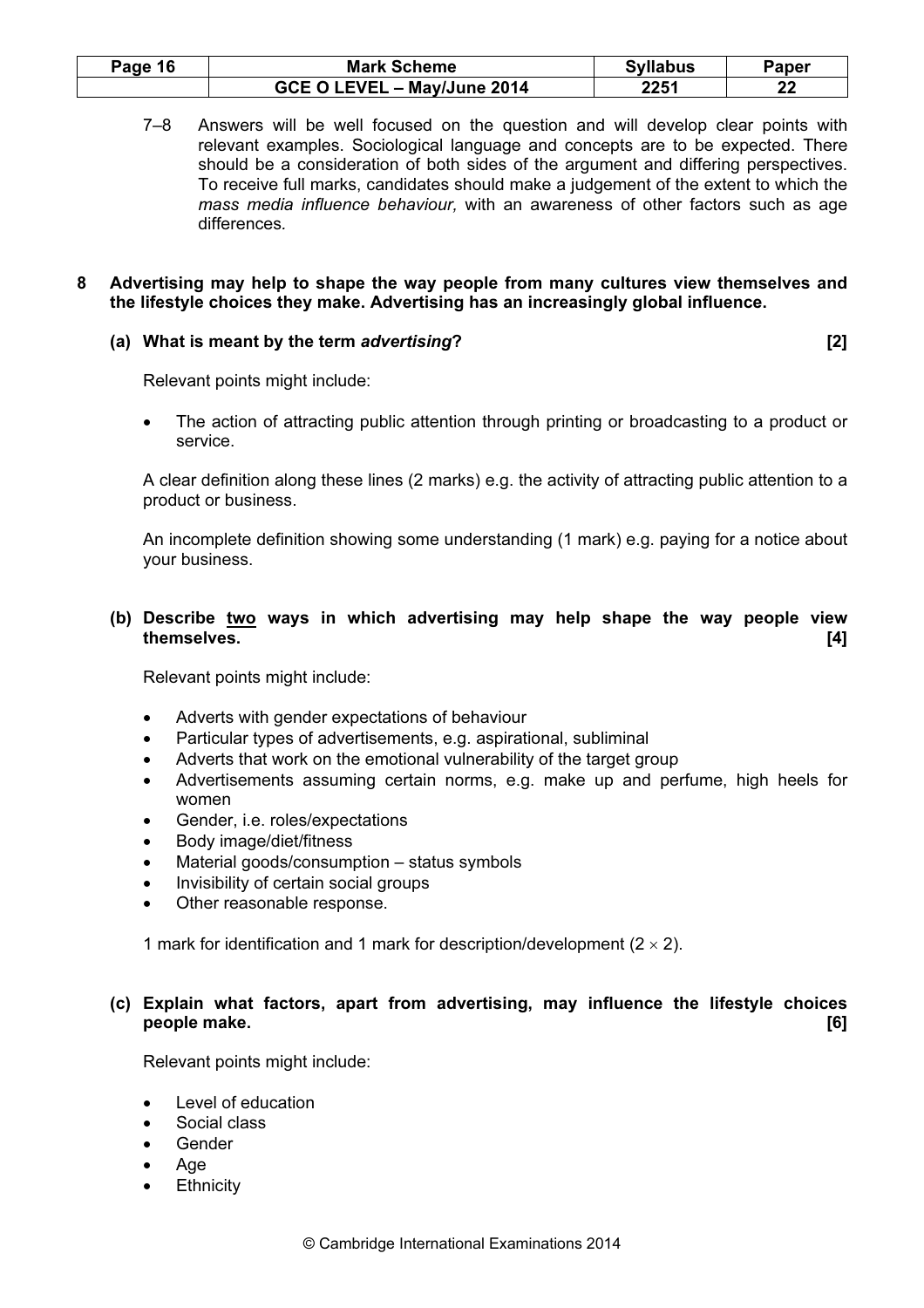| Page 17 | <b>Mark Scheme</b>          | <b>Syllabus</b> | Paper |
|---------|-----------------------------|-----------------|-------|
|         | GCE O LEVEL - May/June 2014 | 2251            | n n   |

- Level of affluence
- Cultural background
- Religious background
- Influence of secularisation
- Global factors
- Influence of internet, social media and other forms of media
- Other reasonable response.
- 1–3 A few basic observations, possibly relying on assumption, and with some overgeneralisation, giving common sense answers with little sociological knowledge, e.g. talk about lifestyles without reference to factors.
- 4–6 A clear and accurate explanation with specific points which demonstrate a clear understanding of the question. At the lower end of the band, there may be sociological ideas without sociological language. At the top end of the band, expect more than one explanation of the different factors which may influence lifestyle choices to be discussed in a reasonable level of detail, with the correct use sociological language.

# (d) To what extent is advertising creating a global culture? [8]

For:

- Global brands
- Marketing techniques
- Selling a lifestyle
- Cultural sameness on a global scale, i.e. fashion/media consumption
- Access of advertising to internet outlets including social media
- Can buy well-known products, especially American in most parts of the world, e.g. Coca Cola and McDonalds
- Similar shops in the capitals of the world
- Other reasonable response.

- Internet and social media more than advertising are creating this global culture
- **Travel**
- Other influences such as pop music and fashion
- Interest in preserving different and individual cultures and sub-cultures remains
- National/regional identity and culture
- Americanisation of culture rather than global
- Is everyone affected by advertising?
- Other reasonable response.
- 1–3 A few general points based on common sense rather than sociological insight. Candidates may concentrate on advertising and will give common sense answers with little sociological knowledge.
- 4–6 Answers in this band are likely to contain sociological ideas without necessarily using sociological language, at the lower end of the band. There will be an understanding of some of the other factors creating a global culture. At the top end of the band, there will be sociological language. However, answers may be narrow in breadth or will be one-sided with little reference to alternative factors.